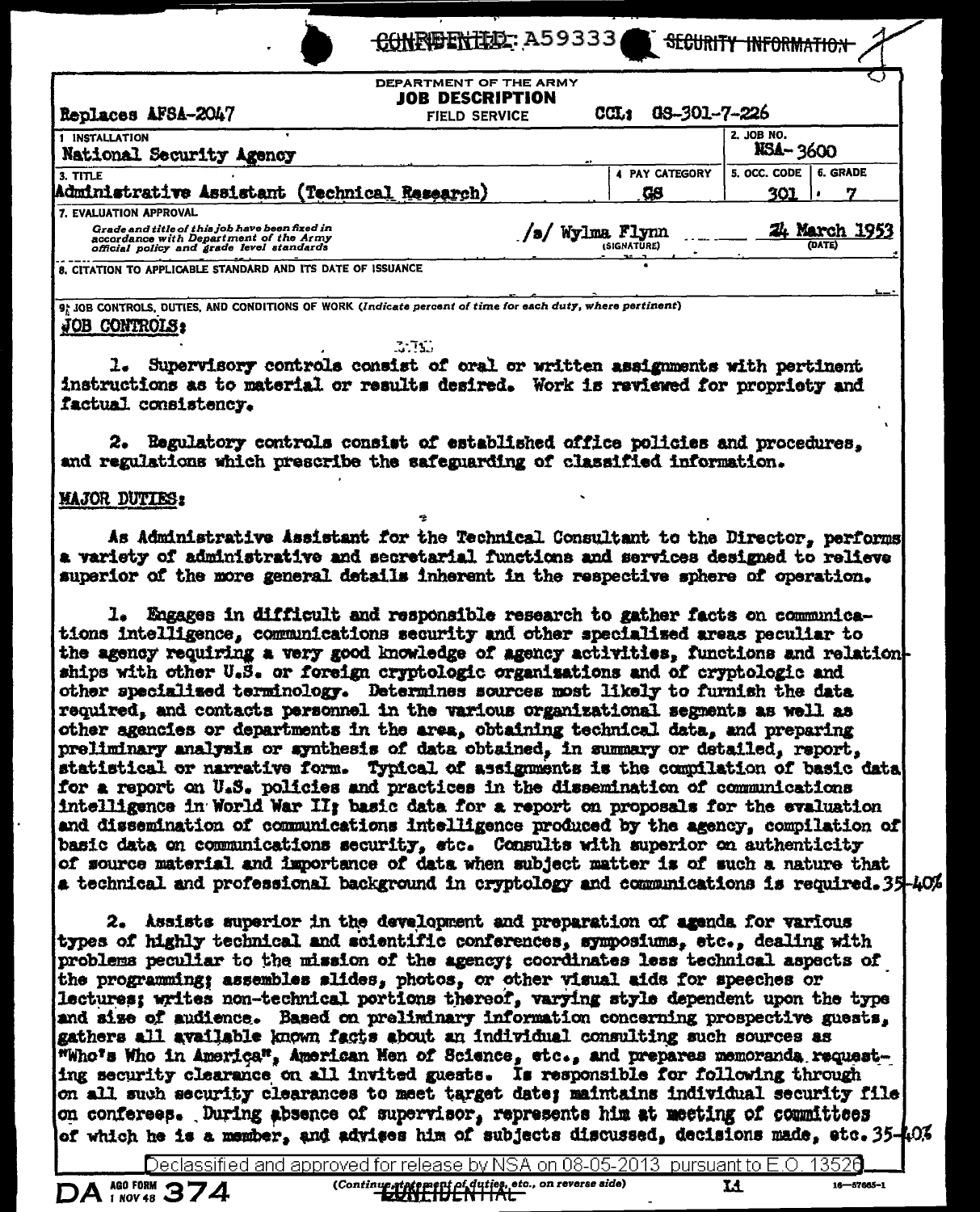## **CONFIDENTIALA59333 SECURITY INFORMATION**

JOB CONTROLS, DUTIES, AND CONDITIONS OF WORK-CONTINUED

3. Receives callers and incoming telephonic inquiries and exercises a high degree of discretion and tact in furnishing information or answering questions. In this respect, utilizes a considerable knowledge of the projects, programs and policies and security aspects involved, generally referring to superior only when questionable areas are involved or when highly technical points are considered. Hakes appointments for superior, prepares memoranda for informal meetings, requests for reference material security clearances, etc. Determines routing of reports and follows up to ensure that deadline dates are met, types correspondence and maintains office files. maintaining running accounts of matters taken in cognisance by superior for monthly briefings of 20-25% high echelon staff, etc.

Performs other duties as assigned.

| 10. CERTIFICATION |  |
|-------------------|--|
|                   |  |

ORGANIZATIONAL LOCATION:

### NSA-SPECIAL ASSISTANT

I HEREBY CERTIFY THAT THIS STATEMENT ACCURATELY AND COMPLETELY DESCRIBES WORK PERFORMED IN ONE OR MORE POSITIONS IN THE ABOVE

E. H. Metenyi

(SIGNATURE OF ANALYST)

William F. Friedman **IGNATURE OF APPROVING SUPERVISOR)** 

|                                        | <b></b> | . 11. REAUDIT CERTIFICATION                      | --         |  |
|----------------------------------------|---------|--------------------------------------------------|------------|--|
| MAY 1 3 1953                           |         |                                                  |            |  |
| <b>SUPERVISOR'S</b><br><b>APPROVAL</b> |         |                                                  |            |  |
| <b>ANALYST'S</b><br>APPROVAL           |         |                                                  |            |  |
|                                        |         | A: ILS CONFRANTAT PRINTING OFFICE 1950-AC 898595 | 16-57665 3 |  |

**CONFIDENTIAL**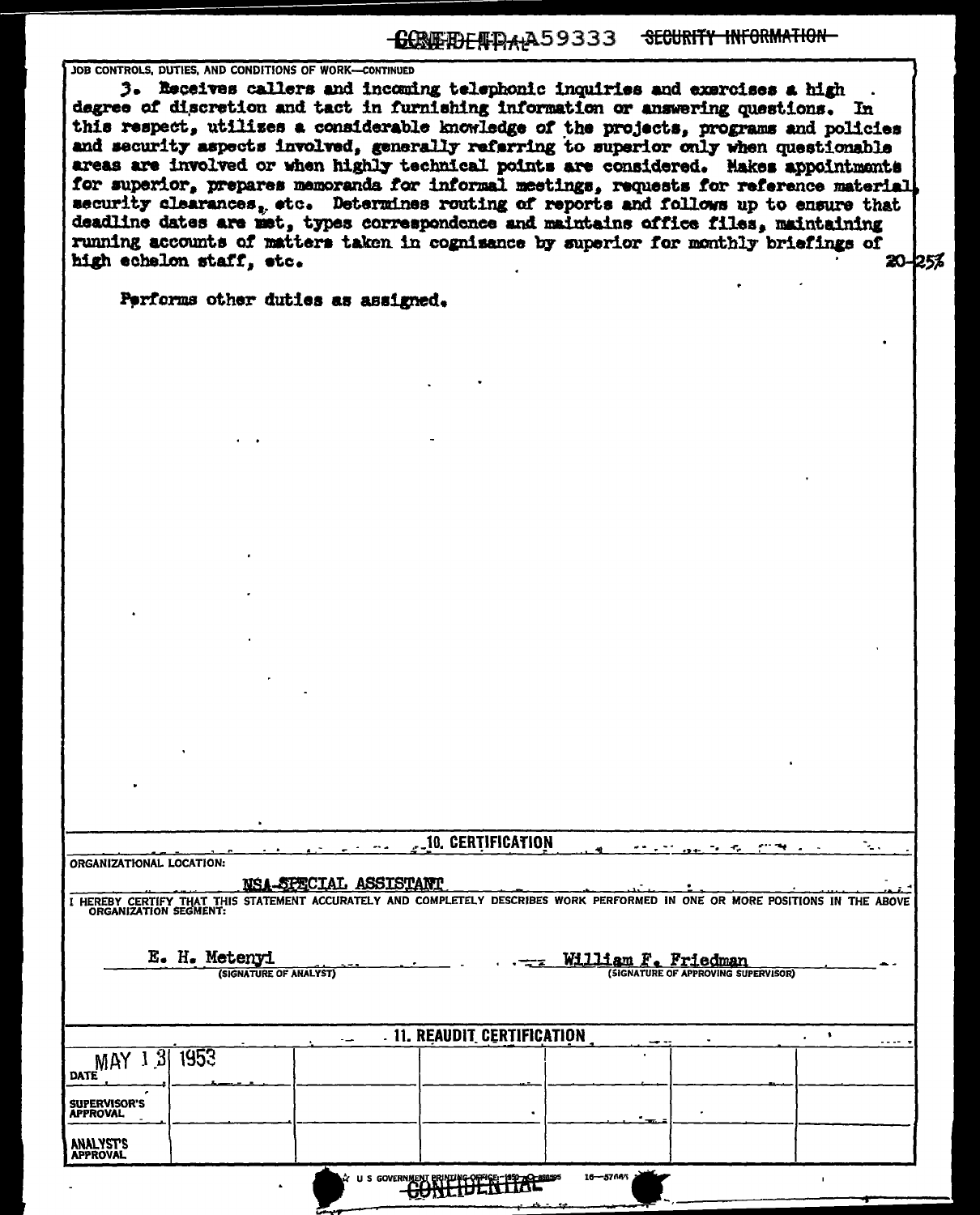# POSITION SURVEY LIST 2

REF

**SHEET** OF **SHEETS** 

May 13, 1953 DATE\_\_

| ORGANIZATION NSA-SPECIAL ASSISTANT               |               |                                                                                                                |                                        |                     |                                                                     |                                            |     |
|--------------------------------------------------|---------------|----------------------------------------------------------------------------------------------------------------|----------------------------------------|---------------------|---------------------------------------------------------------------|--------------------------------------------|-----|
|                                                  |               | <b>STATUS OF POSITION</b>                                                                                      |                                        |                     | <b>CHANGES REQUIRED</b>                                             |                                            |     |
| <b>NAME</b>                                      | NO.           | <b>JOB TITLE</b>                                                                                               | OCC. CODE<br>GRADE AND<br>SALARY*      | <b>JOB</b><br>NO.   | <b>JOB TITLE</b>                                                    | <b>OCC. CODE<br/>GRADE AND<br/>SALARY*</b> | (X) |
| Friedman, William F.                             | AFSA-<br>1293 | <b>Research Consultant</b>                                                                                     | GS-1540-15<br> CCL: 4                  | <b>NSA-</b><br>3858 | <b>Research Consultant</b><br>Approved by OOF 15 Nov 50             | GS-1540-15<br>CCL: 4                       |     |
| Young, Edythe B.                                 | NSA-<br>3600  | Administrative Assistant<br>(Technical Research)                                                               | $ GS - 301 - 7 $<br>  <b>CCL</b> : 226 | 3600                | NSA- Administrative Assistant<br>(Technical Research)               | $GS - 301 - 7$<br>CCL: 226                 |     |
|                                                  |               | The current allotted civilian strength of this Office is 11.                                                   |                                        |                     |                                                                     |                                            |     |
|                                                  |               | Office Chief                                                                                                   |                                        |                     |                                                                     |                                            |     |
|                                                  |               | I hereby certify that the positions listed above are necessary to adcomplish the mission of this organization. |                                        |                     |                                                                     |                                            |     |
|                                                  |               | Date                                                                                                           |                                        |                     | <b>EDWIN B. COOPER</b><br>Colonel, USAF<br>Chief, Management Branch |                                            |     |
| * ENTER SALARY ONLY WHERE CHANGE IN GRADE OCCURS |               |                                                                                                                |                                        |                     |                                                                     |                                            |     |

### TO PERSONNEL OFFICE:

I hereby certify that the above positions exist in this organization and are properly described on the job descriptions identified with them, except those marked with an (X). For all the above changes except those marked with an (X) I hereby request the establishment of such positions and the processing of personnel actions to place the above incumbents in the changed positions. For all items marked with an (X) I will take separate action. (Note: WD AGO Form 72 will be used to effect separate actions.)



r.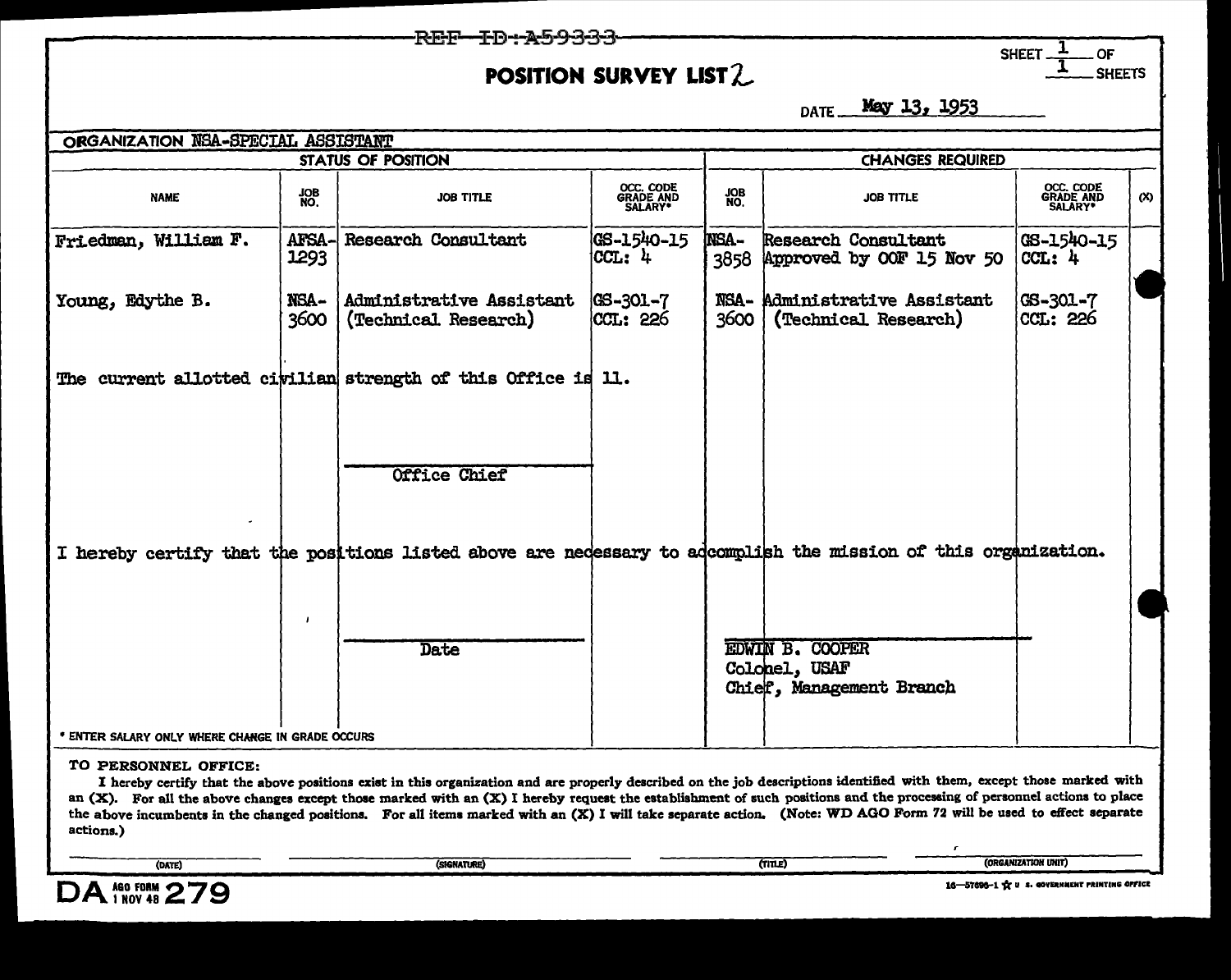|                                                                                                                                                                 | DEPARTMENT OF THE ARMY<br><b>JOB DESCRIPTION</b><br><b>FIELD SERVICE</b> |   | GS-1540-15-4<br>CCL:         |                               |                       |
|-----------------------------------------------------------------------------------------------------------------------------------------------------------------|--------------------------------------------------------------------------|---|------------------------------|-------------------------------|-----------------------|
| 1. INSTALLATION<br><b>National Security Agency</b>                                                                                                              |                                                                          |   |                              | 2. JOB NO.<br><b>RSA-3858</b> |                       |
| 3. TITLE<br>Research Consultant                                                                                                                                 |                                                                          | Æ | <b>4. PAY CATEGORY</b><br>GB | 5. OCC. CODE<br>1540          | <b>6. GRADE</b><br>16 |
| 7. EVALUATION APPROVAL<br>Grade and title of this job have been fixed in<br>accordance with Department of the Army<br>official policy and grade level standards |                                                                          |   | John E. Mor<br>(SIGNATURE)   | MAY                           | 1953<br>(DATE)        |

9. JOB CONTROLS, DUTIES, AND CONDITIONS OF WORK (Indicate percent of time for each duty, where pertinent)

and the state

**Single Admin** 

### **JOB CONTROLS:**

FRAME IN VERICING

1. Supervisory controls consist of the assignment of general and specific projects and studies pertaining to the formulation and execution of the over-all technical problems of the Agency in its assigned mission in the eryptologic field. Recommendations or evaluations indicated are reviewed through discussion for possible application to the current problems.

 $\sim 10^{-4}$ 

 $\sim 10^4$ 

 $\mathcal{L}^{\text{max}}$  ,  $\mathcal{L}^{\text{max}}$ 

2. Regulatory controls consist of legislative statutes and Department of Defense orders which define the functions of the Agency and official regulations which prescribe the safeguarding of classified information.

### MAJOR DUTIES:

As special assistant to the Director, NSA, is responsible for advising the Director, the Vice Director, and the Deputy Directors concerning the technical aspects of cryptologic activities; preparing technical studies and reports as required; and for such other technical assignments as may be required.

1. Renders technical advice and assistance to the Director, Vice Director, and the Deputy Directors in the formulation and execution of the broad over-all plans and programs of the Agency, and in the technical control and coordination of cryptologic activities. Furnishes technical advice and assistance to the Chiefs of Offices and Staff Divisions upon request. Maintains liaison with the Technical Directors of the Operating Offices of the Agency to render assistance in the technical planning and execution of the work of those Offices.

2. Serves as chief technical consultant and advisor to the Director in the coordination of the Agency's activities and operations with those of cooperating U. S. or foreign cryptologic organizations. Nakes recommendations concerning domestic liaison between W5A and the Service Cryptologic Agencies and other governmental and civil organizations. As directed by superior supervises the arrangements for the conduct of technical conferences between the Agency and foreign oryptologic agencies with which the agency ecoperates.

Serves as member of ESA Research and Development Advisory Council; Executive Secretary of NSA Scientific Advisory Board; and Chairman of NSA Executive Group for NSA Soientific Advisory Board affairs.

3. Prepares or reviews technical reports and apecial studies on cryptologic

operations, plans, and programs.

The foregoing duties require long experience in the technology of eryptology. outstanding knowledge of the activities of the Agency, and a thorough knowledge of the reneral field of communications, communications security, communications